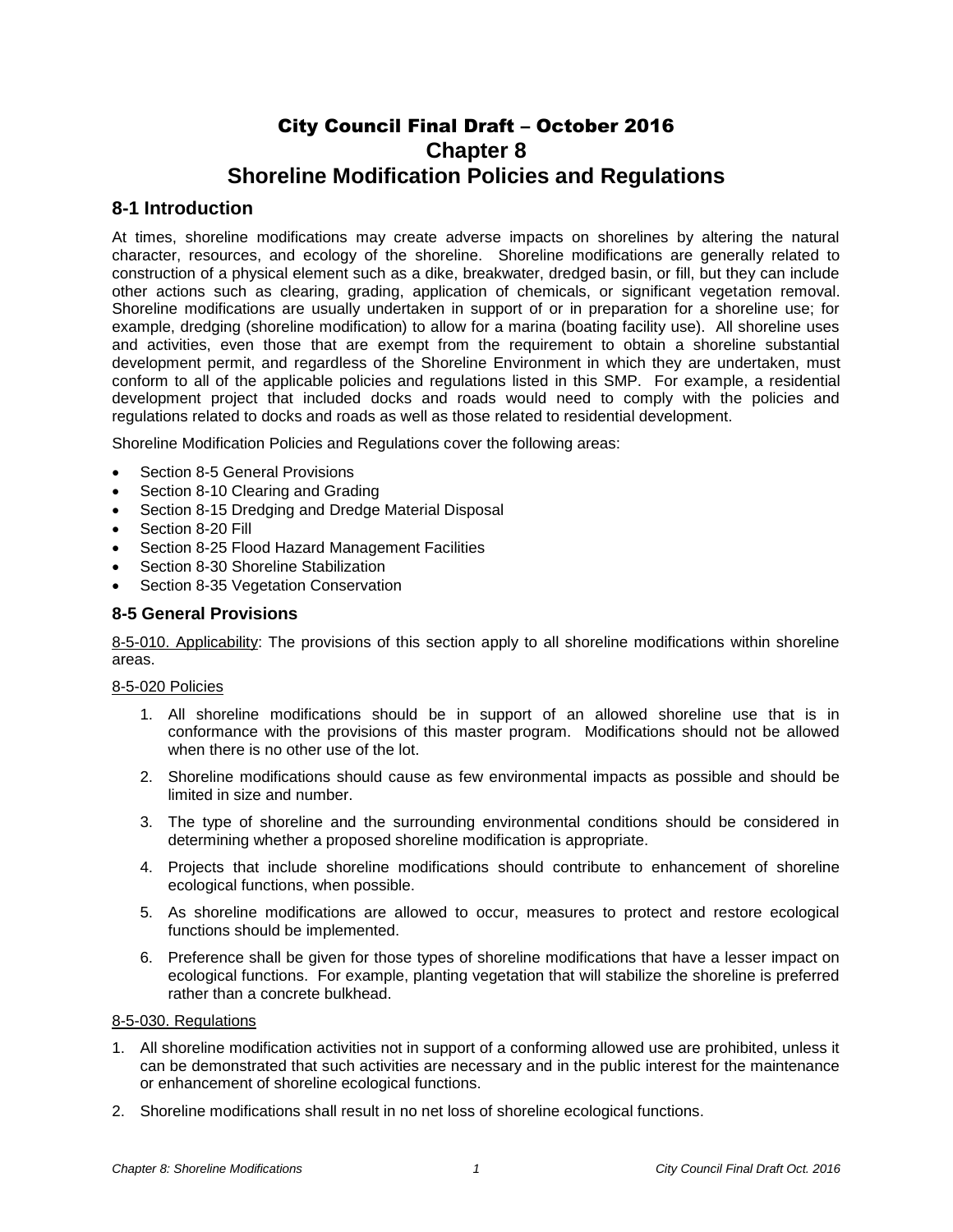- 3. Only shoreline modifications that are appropriate to the specific type of shoreline and environmental conditions shall be allowed. (See Table 9.3, Use-Related Development Standards)
- 4. Where a shoreline modification is authorized, the method that has the least impact on ecological function while achieving the purpose of the modification shall be used.
- 5. Shoreline modifications for non-water-dependent uses shall be allowed only if the net effect of the project over the whole site is to improve the ecological condition of the shoreline (i.e. another portion of the shoreline on the project site shall be ecologically enhanced to compensate for the shoreline modification).
- 6. Ecological impacts of shoreline modifications shall be mitigated to ensure no net loss of shoreline ecological functions. Mitigation measures shall be applied in the following sequence of steps listed in order of priority, with A. of this subsection being top priority:
	- A. Avoiding the impact altogether by not taking a certain action or parts of an action;
	- B. Minimizing impacts to the greatest extent possible by limiting the degree or magnitude of the action and its implementation by using appropriate technology or by taking affirmative steps to avoid or reduce impacts;
	- C. Mitigating the impact by repairing, rehabilitating, or restoring the affected environment;
	- D. Reducing or eliminating the impact over time by preservation and maintenance operations;
	- E. Compensating for the impact by replacing, enhancing degraded shorelines, or providing substitute resources or environments; and
	- F. Monitoring the mitigation actions and taking appropriate corrective measures.

In determining appropriate mitigation measures, lower priority measures shall be applied only where higher priority measures are determined to be infeasible or inapplicable. Mitigation shall be in compliance with Appendix A, Mitigation, as well as any specific mitigation standards required by the appropriate section of this SMP.

7. All shoreline modification activities must conform to the General Provisions (see Chapter 6) and the provisions for the appropriate Environment Designation (see Chapter 9) in this master program.

# **8-10. Clearing and Grading**

8-10-010. Applicability: Clearing and grading are activities associated with developing property for a particular use. Specifically, "clearing" means the destruction, uprooting, scraping, or removal of vegetative ground cover, shrubs, and trees. "Grading" means the physical manipulation of the earth's surface and/or surface drainage pattern without significantly adding or removing on-site materials. "Fill" means placement of dry fill on existing dry or wet areas and is addressed later in this chapter.

Clearing and grading are regulated because they may increase erosion, siltation, runoff, and flooding, change drainage patterns; reduce flood storage capacity; and damage habitat. All clearing and grading within areas under shoreline jurisdiction, even that which does not require a permit, must be consistent with the Shoreline Management Act, the State rules implementing the Act, and the goals, policies, and regulations of this Master Program. The Vegetation Conservation provisions later in this chapter have direct application to clearing and grading proposals.

### 8-10-020. Policies

- 1. Clearing and grading activities should only be allowed in association with an allowed shoreline use.
- 2. Clearing and grading in shoreline areas should be limited to the minimum necessary to accommodate permitted shoreline development.
- 3. Clearing and grading should be prohibited in required shoreline buffers, except for a 4'-wide path to provide access to a dock and reasonable access by property owners with disabilities.
- 4. All clearing and grading activities should be designed and conducted to minimize sedimentation and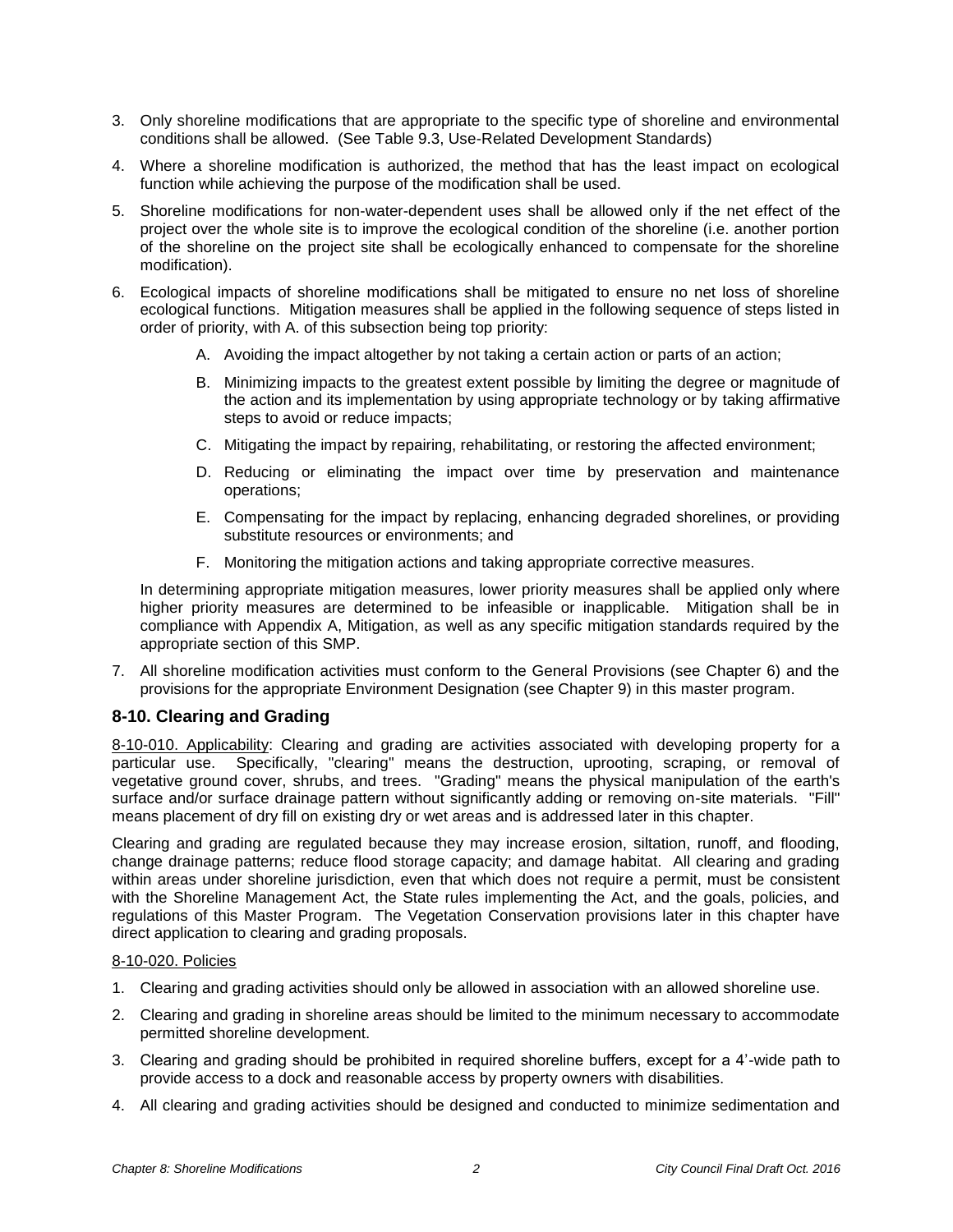impacts to shoreline ecological functions, including wildlife habitat functions and water quality. Negative environmental and shoreline impacts of clearing and grading should be avoided or minimized through proper site planning, construction timing and practices, vegetative stabilization or (where required) soft structural stabilization, use of erosion and drainage control methods, and by adequate maintenance.

- 5. For all clearing and grading proposals, a plan addressing species removal, re-vegetation, irrigation, erosion and sedimentation control, and other plans for protecting shoreline resources from harm should be required.
- 6. Cleared and disturbed sites remaining after completion of construction should be promptly restabilized, and should be replanted as soon as is practical with primarily native, self-sustaining plantings. Within the buffer, only native plants should be planted. If weather conditions preclude planting immediately after the completion of construction, replanting shall occur no later than the next planting season.
- 7. Restoration of disturbed areas is difficult in the Moses Lake area, due to the dry climate and abundant weed seeds. Avoiding disturbance is more effective and economical than restoration.

#### 8-10-030. Regulations

- 1. Since restoration is more difficult than avoiding the impact in the first place, all clearing and grading activities shall be limited to the minimum necessary for the intended development. The Vegetation Management provisions later in this chapter apply to all clearing and grading activities.
- 2. Clearing and Grading Plan
	- a. A clearing and grading plan shall be required for all development within shoreline jurisdiction, whether a shoreline permit is required or the project is exempt from a shoreline substantial development permit.
	- b. The clearing and grading plan shall address species removal, replanting, irrigation, erosion and sedimentation control, and plans for protecting shoreline resources from harm.
	- c. The plan must be approved by the City before any clearing or grading takes place.
	- 3. No clearing and grading activities shall take place unless associated with an approved shoreline development. Clearing and grading shall be addressed in the permit or exemption for the shoreline use or activity with which it is associated. No clearing or grading shall take place before the permit or exemption is issued.
	- 4. Immediately upon completion of the construction or maintenance activity, remaining cleared areas shall be restored to their pre-project condition, using compatible, self-sustaining vegetation.
		- a. If weather conditions at the time of year do not permit immediate restoration, replanting shall be completed during the next planting season.
		- b. A planting plan shall be submitted to the City for review and approval. If necessary, a temporary sterile certified weed-free cover crop (e.g., a sterile non-persistent member of the grass family such sterile Triticale, barley, or oats) shall be planted to prevent erosion during the establishment period; said cover crop shall be maintained until the permanent vegetation is sufficiently established to prevent erosion.
		- c. Replanted areas shall be maintained in accordance with the City's landscape maintenance requirements (MLMC Chapter 18.57.090). In the case of transportation, utility, or other capital facility construction, the agency or developer constructing or maintaining the facility shall also be responsible for maintaining the vegetation until it is established.
	- 5. All shoreline areas disturbed by transportation, utility, or other facility maintenance shall be restored to their pre-project condition, using compatible vegetation, immediately upon completion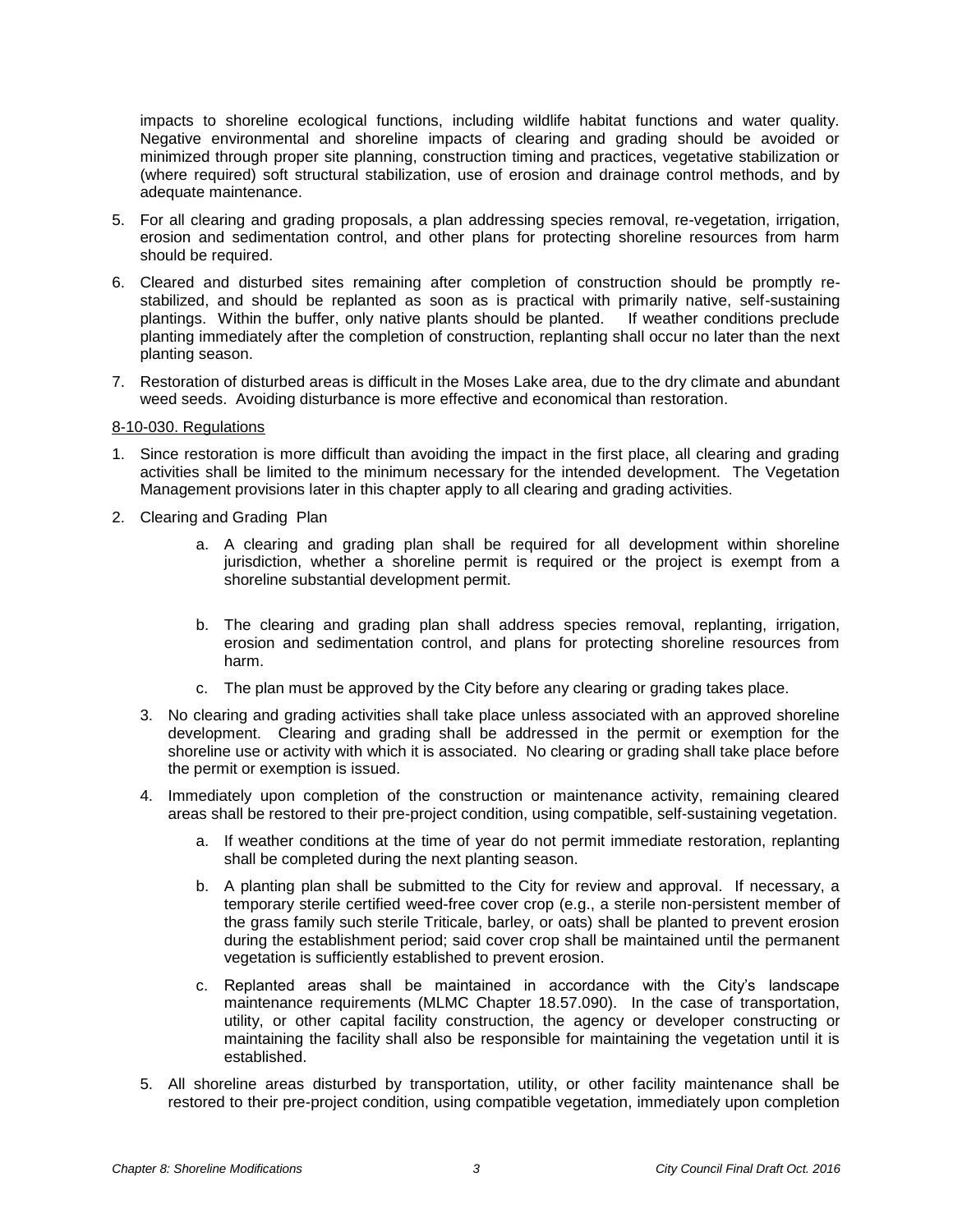of maintenance activity. The permit application submittal shall identify the size, location, and species of plants that will be used. The agency or developer maintaining the facility shall also be responsible for maintaining the vegetation until it is established.

- 6. Clearing by hand-held equipment of invasive non-native vegetation on the State Noxious Weed List is permitted in shoreline areas provided the disturbed area is promptly replanted with vegetation from the recommended list.
- 7. All shoreline development and activity shall use effective measures to minimize increases in surface water runoff and sedimentation that may result from clearing and grading activity, in compliance with the Eastern Washington Stormwater Manual. With the required clearing and grading plan submittal, the applicant must include in the proposal the methods that will be used to control, treat, and release runoff so that receiving water quality and shore properties and features shall not be adversely affected. Such measures may include but are not limited to dikes, berms, catch basins or settling ponds, installation and maintenance of oil/water separators, grassy swales, interceptor drains, and landscaped buffers.
- 8. Soil stabilization associated with clearing and grading shall, whenever feasible, use bioengineering or other soft stabilization techniques.
- 9. Any significant placement of materials from off of the site, or substantial creation or raising of dry upland, shall be considered filling and shall comply with the fill provisions of Chapter 8, Modification Activities.
- 10. Before any clearing or grading takes place on a site, sediment control measures such as silt fences, sand bags, or other approved measures shall be in place to protect the lake, shoreline, and any wetlands from sedimentation during construction. Sediment control measures shall be inspected after every runoff event and at least once per month and shall be maintained when necessary to ensure proper functioning.

# **8-15. Dredging and Dredge Material Disposal**

8-15-010. Applicability: Dredging is the removal or displacement of earth or sediments such as gravel, sand, mud, silt, and/or other materials or debris from any water body or associated shoreline or wetland. Dredging is stringently regulated, since uncoordinated, piecemeal dredging in one area of the lake can have serious impacts on other areas. Dredging is normally done for specific purposes such as constructing or maintaining navigation channels, or marinas, for installing pipelines or cable crossings, or for dike or drainage system repair and maintenance. Dredge material disposal is the depositing of dredge materials on land or into water bodies for the purposes of either creating new lands or disposing of the byproducts of dredging. Dredge material disposal within shoreline jurisdiction is also subject to the filling provisions found later in this chapter.

### 8-15-020. Policies

- 1. New development should be sited and designed to avoid or, if that is not possible, to minimize the need for new and maintenance dredging.
- 2. Dredging and dredge material disposal should be located and conducted in a manner that minimizes damage to existing ecological functions and processes, including those in the area to be dredged, at the dredge material disposal site, and in other parts of the watershed. Impacts that cannot be avoided should be mitigated in a manner that assures no net loss of shoreline ecological functions.
- 3. Dredging of bottom materials for the primary purpose of obtaining material for fill or other purposes should be prohibited, except when the material is necessary for the restoration of ecological functions.
- 4. Dredging operations should be planned and conducted to minimize interference with water and shoreline uses, properties, and values.
- 5. Dredging for the purpose of establishing, expanding, or relocating or reconfiguring navigation channels and basins should be allowed where necessary for assuring safe and efficient accommodation of existing navigational uses, and then only when significant ecological impacts are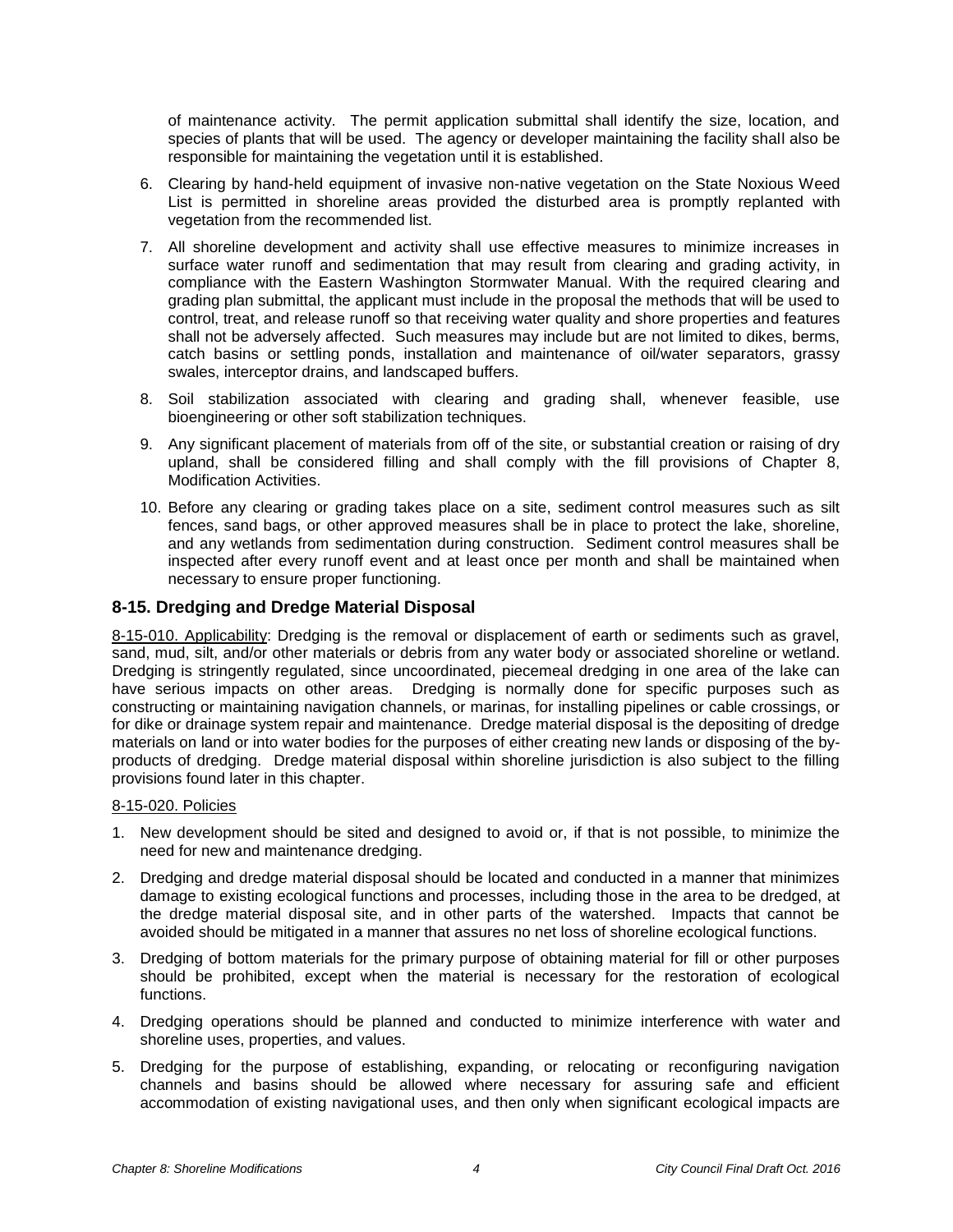minimized and when mitigation is provided.

- 6. Maintenance dredging of established navigation channels and basins should be restricted to maintaining previously dredged and/or existing authorized location, depth, and width.
- 7. Dredge material disposal in water bodies should be discouraged, except for habitat improvement or where depositing dredge material on land would be more detrimental to shoreline resources than deposition in water areas.
- 8. Where dredge material has suitable organic and physical properties, dredging operations should be encouraged to recycle dredged material for beneficial use in enhancement of beaches that provide public access, habitat creation or restoration, aggregate, or clean cover material at a landfill.
- 9. All sediment management and dredging should be carried out in a coordinated, well-planned manner.
- 10. Sediment management and dredging should be planned and conducted to optimize ecological function, while accommodating recreational navigation where possible.
- 11. Dredging should improve fish and wildlife habitat.
- 12. Dredging should not result in increased shoreline erosion.
- 13. Dredging should not impact benthic macroinvertebrates, which are important forage for the lake's fish and migrating birds.
- 14. Dredging should not result in reduction of the area of existing native emergent vegetation, such as bulrush, or area where bulrush should be able to occur but have been removed.

#### 8-15-030. Regulations–Dredging

- 1. Dredging shall only be permitted as part of the implementation of the Sediment Management element of the Restoration Plan (Chapter 11 of this Shoreline Master Program). The City shall require and use the following information in its review of shoreline dredging and dredge material disposal proposals:
	- a. A description of the purpose of the proposed dredging and analysis of compliance with the policies and regulations of this SMP.
	- b. A detailed description of the existing physical character, shoreline geomorphology, and biological resources provided by the area proposed to be dredged, including:
	- 1. A site plan map outlining the perimeter of the proposed dredge area. The map must also include the existing bathymetry (water depths that indicate the topography below the OHWM) and have data points at a minimum of 2' depth increments.
	- 2. A critical areas report.
	- 3. A mitigation plan if necessary to address any identified adverse impacts on ecological functions or processes.
	- 4. Information on stability of areas adjacent to proposed dredging and spoils disposal areas.
	- c. A detailed description of the physical, chemical, and biological characteristics of the dredge material to be removed, including:
	- 1. Physical analysis of material to be dredged (material composition and amount, grain size, organic material present, source of material, etc.
	- 2. Chemical analysis of material to be dredged (volatile solids, chemical oxygen demand (COD), grease and oil content; mercury, lead, and zinc content, etc.
	- 3. Biological analysis of material to be dredged.
	- d. A description of the method of materials removal, including facilities for settlement and movement.
	- e. Dredging procedure, including the length of time it will take to complete dredging, method of dredging, and amount of materials removed.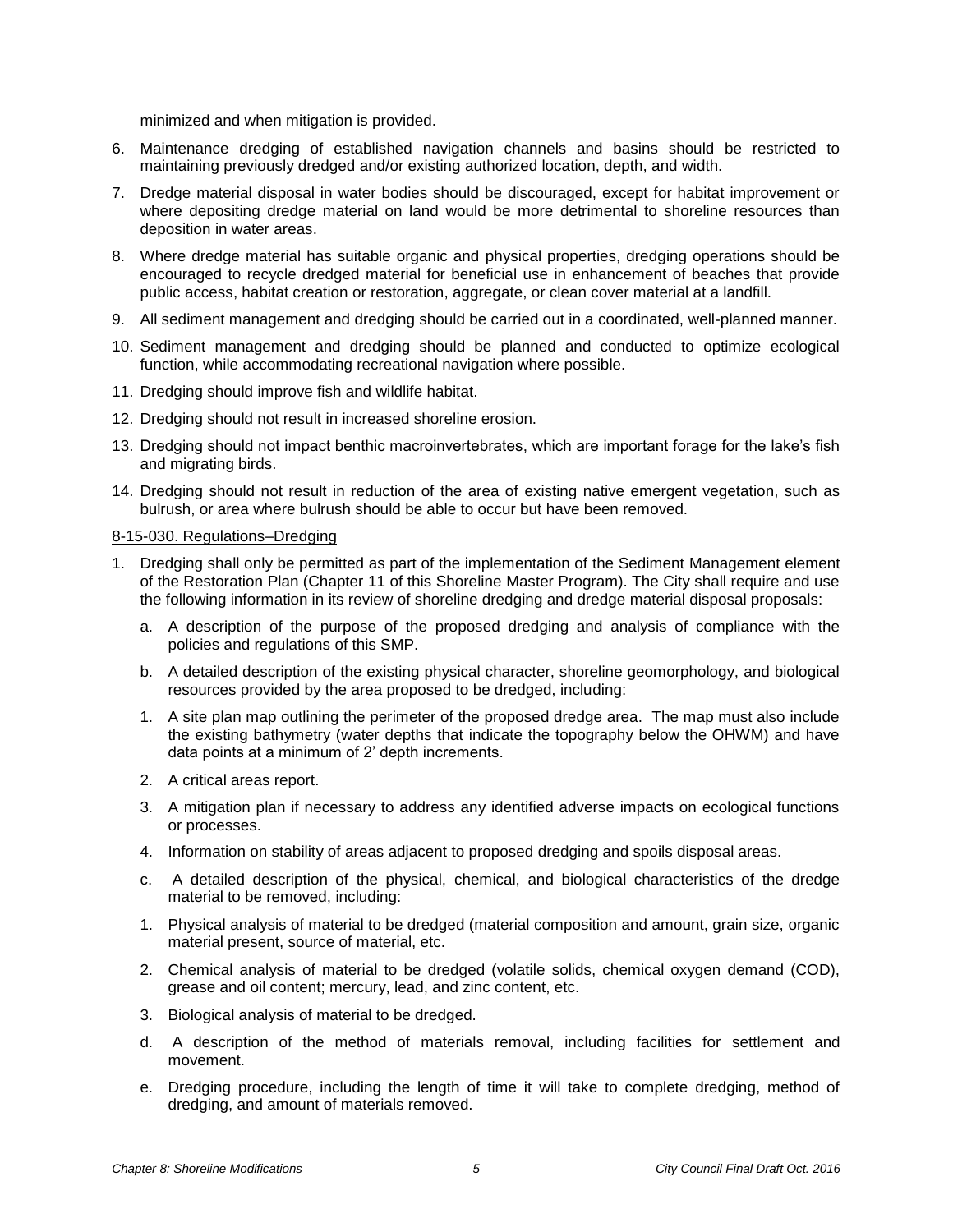- f. Frequency and quantity of project maintenance dredging.
- g. Detailed plans for dredge spoil disposal, including specific land disposal sites and relevant information on the disposal site, including but not limited to:
- 1. Dredge material disposal area.
- 2. Physical characteristics including location, topography, existing drainage patterns, surface and ground water.
- 3. Size and capacity of disposal site.
- 4. Means of transportation to the disposal site.
- 5. Proposed dewatering and stabilization of dredged material.
- 6. Methods of controlling erosion and sedimentation.
- 7. Future use of the site and conformance with land use policies and regulations.
- 8. Total estimated initial dredge volume.
- 9. Plan for disposal of maintenance spoils for at least a 20-year period, if applicable.
- 10. Hydraulic modeling studies sufficient to identify existing geohydraulic patterns and probable effects of dredging.
- 2. In evaluating permit applications for any dredging project, the Planning Commission shall consider the need for and adverse effects of the initial dredging, subsequent maintenance dredging, and dredge disposal. Dredging and dredge material disposal shall only be permitted where it is demonstrated that the proposed actions will not:
	- a. Result in significant and/or on-going damage to water quality, fish, or other biological elements;
	- b. Adversely alter natural drainage and circulation patterns, or significantly reduce flood storage capacities;
	- c. Affect slope stability; or
	- d. Otherwise damage shoreline or aquatic resources.
- 3. Proposals for dredging and dredge disposal shall include all feasible mitigation measures to protect fish and wildlife habitat and minimize adverse impacts such as turbidity; release of nutrients, heavy metals, sulfides, organic materials, or toxic substances; dissolved oxygen depletion; or disruption of food chains.
- 4. Dredging waterward of the ordinary high water mark shall be permitted only:
	- a. For navigation or navigational access;
	- b. In conjunction with a water-dependent use of water bodies or adjacent shorelands;
	- c. As part of the Sediment Management element in the Restoration Plan (Chapter 11) that has been developed by the City, Moses Lake Irrigation and Rehabilitation District, Washington Department of Fish and Wildlife, and other stakeholders and entities, and has been accepted by the Washington Department of Fish and Wildlife or other agency with jurisdiction;
	- d. To improve water quality;
	- e. In conjunction with a bridge or a navigational channel or structure for which there is a documented public need and where other feasible sites or routes do not exist; or
	- f. To improve water flow and/or manage flooding only when consistent with an approved flood and/or stormwater comprehensive management plan.
- 5. When dredging is permitted, the dredging shall be the minimum necessary to accommodate the proposed use.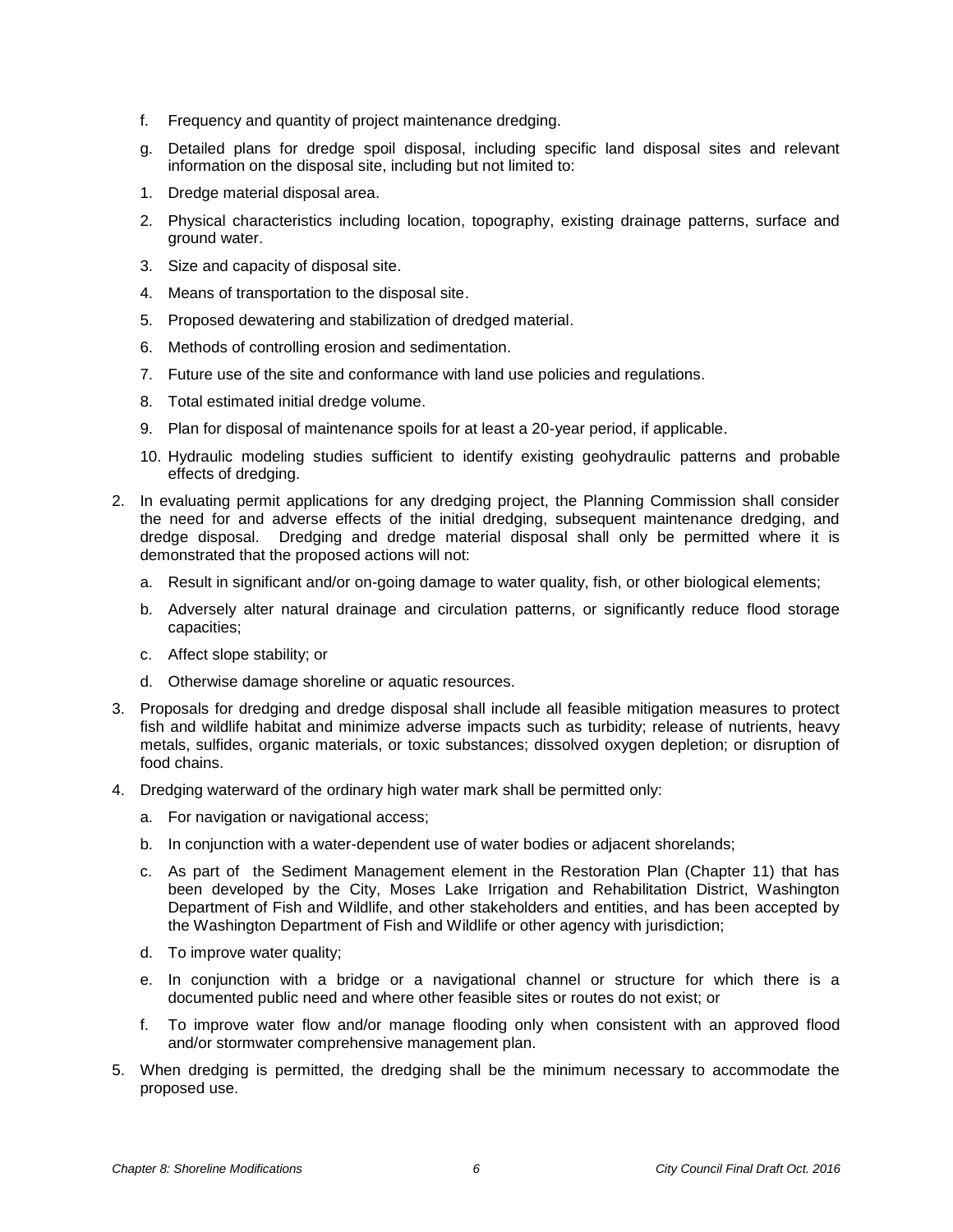- 6. Any impacts of dredging that cannot be avoided shall be mitigated in a manner that assures no net loss of shoreline ecological functions.
- 7. Dredging shall use techniques that cause the minimum dispersal and broadcast of bottom material.
- 8. Dredging for the primary purpose of obtaining material for fill is prohibited, except when the material is necessary for the restoration of ecological functions. When allowed, the site where the fill is to be placed must be located waterward of the ordinary high-water mark. The project must be associated with a significant habitat enhancement project.
- 9. Dredging upland of the ordinary high water mark to construct canals or basins for boat moorage or launching, water ski landings, swimming holes, and similar uses is prohibited.

### 8-15-040. Regulations–Dredge Material Disposal

- 1. Disposal of dredged materials shall be accomplished at approved contained upland sites.
- 2. Depositing dredge materials in water areas shall be allowed only by conditional use permit, and only for improving fish and wildlife habitat as part of the sediment management element of the Restoration Plan in Chapter 11 of this Shoreline Master Program.
- 3. Land disposal sites shall be replanted as soon as feasible, and in no case later than the next planting season, in order to retard wind and water erosion and to restore the wildlife habitat value of the site. Vegetation from the recommended list (see Chapter 14) or other species authorized by the City shall be used. Native plants are preferred. Plants that may compromise shoreline values shall be prohibited. The permit application submittal shall identify the size, location, and species of plants that will be used. The agency or developer responsible for the land disposal shall also be responsible for maintaining the vegetation until it is established.
- 4. Proposals for disposal in shoreline areas must show that the site will ultimately be suitable for a use permitted by this master program.

# **8-20. Fill**

8-20-010. Applicability: Fill is the addition of soil, sand, rock, gravel, sediment, earth retaining structure, or other material to an area waterward of the ordinary high water mark, in wetlands, or on shorelands in a manner that raises the elevation or creates dry land. Fill does not include sanitary landfills for the disposal of solid waste, which are prohibited in shoreline jurisdiction except for temporary trash receptacles at commercial and public park developments.

### 8-20-020. Policies

- 1. Fills waterward of the ordinary high water mark should be allowed only when necessary to facilitate water-dependent and/or public access uses that are consistent with this master program.
- 2. Shoreline fills should be designed and located so that there will be no significant damage to existing ecological systems or natural resources, and no alteration of local currents, surface water drainage, or flood waters that would result in a hazard to adjacent life, property, or natural resource systems.
- 3. In evaluating fill projects, such factors as potential and current public use of the shoreline and water surface area, navigation, water flow and drainage, water quality, and habitat should be considered and protected to the maximum extent feasible.
- 4. The perimeter of any fill should be designed to avoid or eliminate erosion and sedimentation impacts, both during initial fill activities and over time. Natural-appearing and self-sustaining control methods are preferred over structural methods.
- 5. Where permitted, fills should be the minimum necessary to provide for the proposed use and should be permitted only when they are part of a specific development proposal that is permitted by this master program. Placing fill in water bodies or wetlands to create usable land should be prohibited.

### 8-20-030. Regulations

1. The City shall require and use the following information in its review of fill proposals: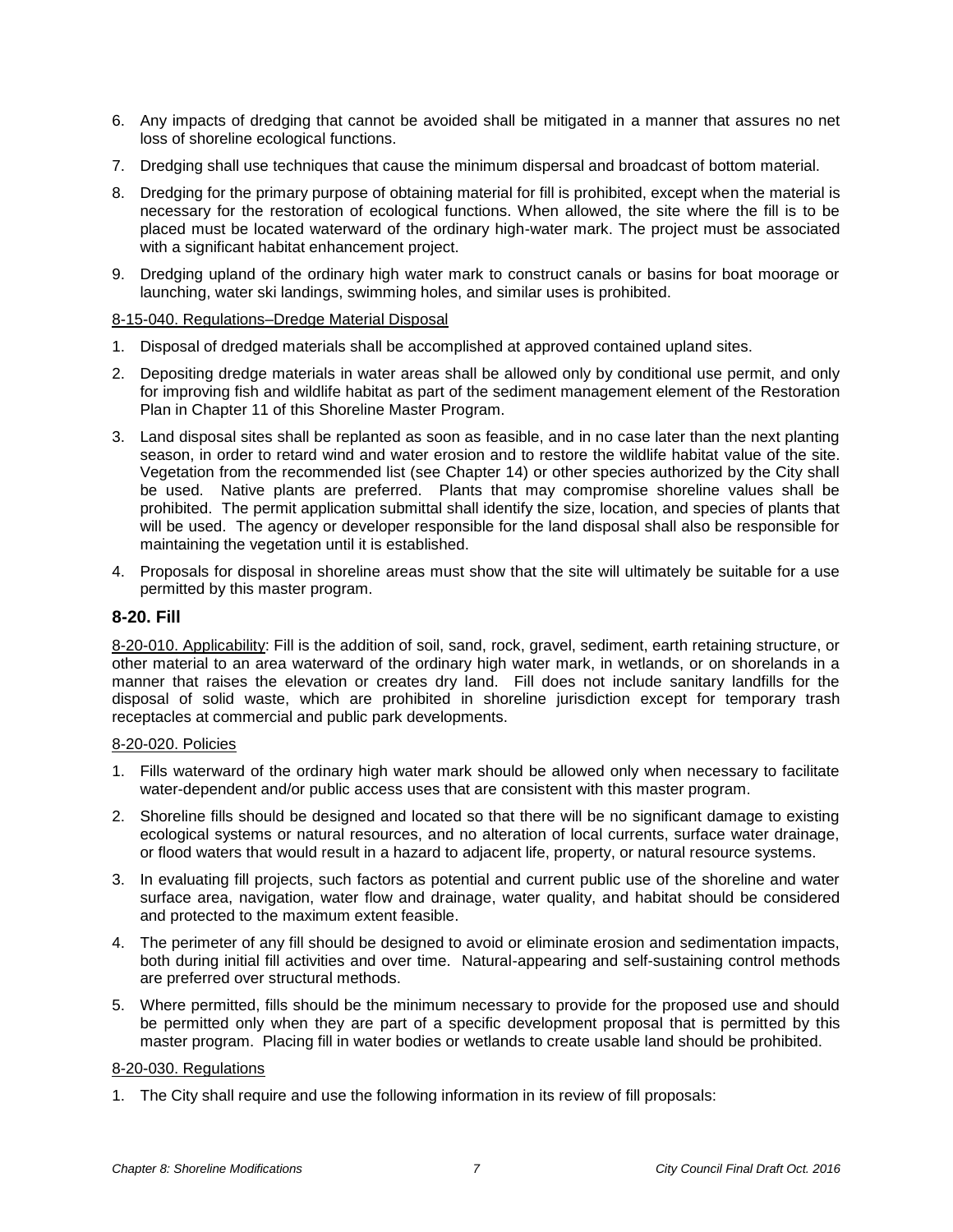- a. Proposed use of the fill area.
- b. Physical, chemical, and biological characteristics of the fill material.
- c. Source of the fill material.
- d. Method of placement and compaction.
- e. Location of fill relative to existing drainage patterns and wetlands.
- f. Location of the fill perimeter relative to the ordinary high water mark.
- g. Perimeter erosion control or stabilization measures.
- h. Type of surfacing and runoff control devices.
- 2. Fill waterward of the ordinary high water mark or in wetlands shall only be permitted as a conditional use, and only for one of the following purposes. Fill in wetlands must comply with the wetlands provisions in Chapter 6 of this SMP.
	- a. In conjunction with a water-dependent or public use permitted by this master program.
	- b. In conjunction with a bridge or navigational structure for which there is a demonstrated public need (based on the City's *Comprehensive Plan*) and where no feasible upland sites, design solutions, or routes exist.
	- c. As part of an approved beach restoration project.
	- d. For fisheries, aquaculture, or wildlife enhancement projects.
- 3. Pier or pile support shall be utilized whenever feasible in preference to filling. Fills for approved road development in floodways or wetlands shall be permitted only if pile or pier supports are proven infeasible.
- 4. Fills are prohibited in floodplains except where it can be clearly demonstrated that the geohydraulic characteristics and floodplain storage capacity will not be altered to cause increased flood hazard or other damage to life or property. Fills are prohibited in floodways, except when approved by conditional use permit and where required in conjunction with a proposed water-dependent or other use, as specified in Regulation 2 above.
- 5. Fills shall be permitted only when it is demonstrated that the proposed action will not:
	- a. Result in significant damage to water quality or fish and wildlife habitat;
	- b. Adversely affect natural drainage and circulation patterns or significantly reduce flood water capacities;
	- c. Affect slope stability; or
	- d. Otherwise damage shoreline or aquatic resources.
- 6. Fills shall be allowed only as part of a specific proposal for a use or activity that is permitted by this master program.

### 8-20-040. Regulations–Design and Construction

- 1. Where fills are permitted, the fills shall be the minimum necessary to accommodate the proposed use.
- 2. Fills shall be designed, constructed, and maintained to prevent, minimize, and control all material movement, erosion, and sedimentation from the affected area. Perimeters of permitted fill projects shall be designed and constructed with silt curtains, vegetated buffer areas, or other methods, and shall be adequately sloped to prevent erosion and sedimentation both during initial fill activities and afterwards. Such containment practices shall occur during the first growing season following completion of the fill. The design shall incorporate natural-appearing and self-sustaining control methods unless they can be demonstrated to be infeasible due to existing environmental conditions such as currents and weather.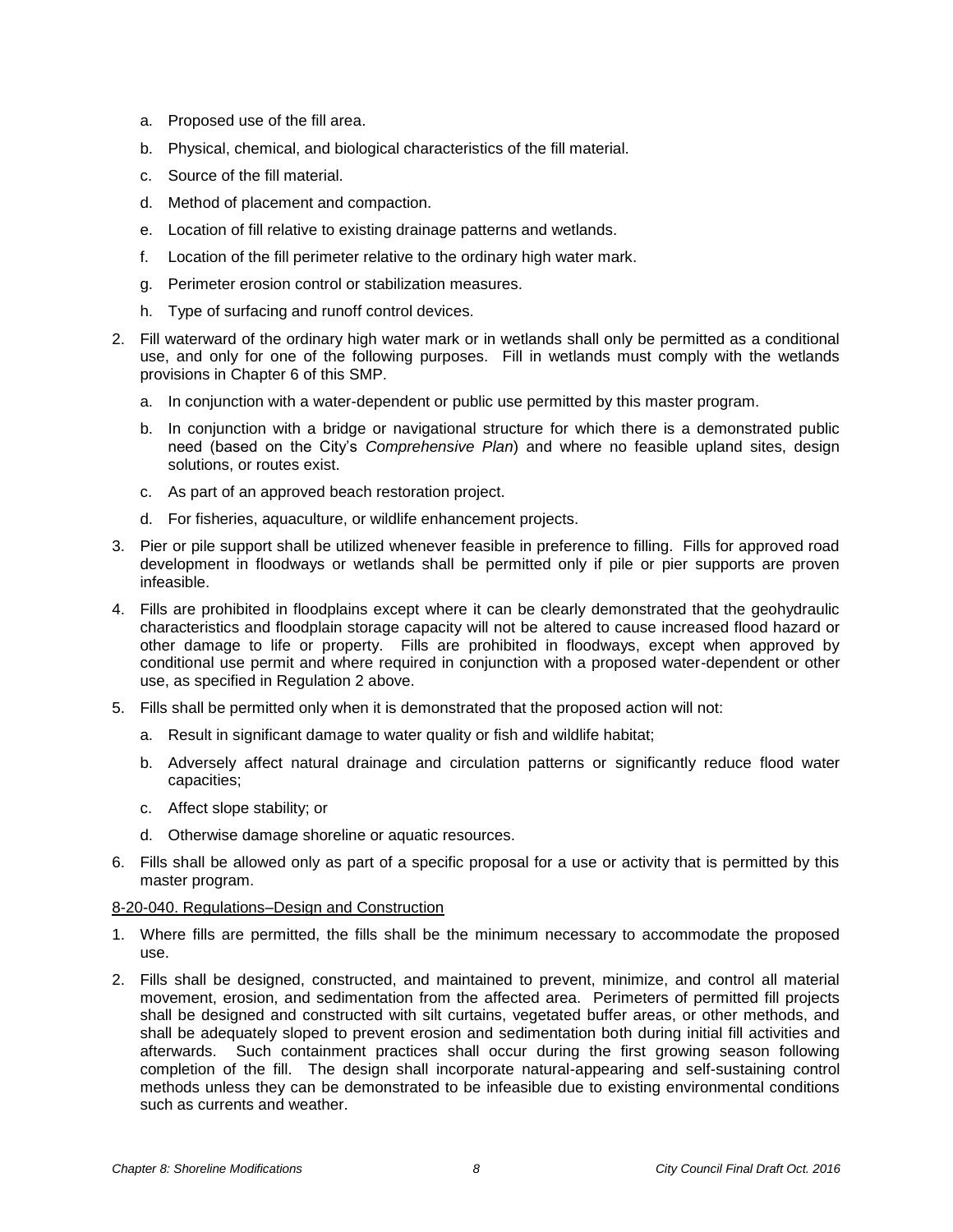- 3. Fill materials shall be sand, gravel, rock, soil, or similar materials. Use of polluted dredge spoils, solid waste, and sanitary landfill materials is prohibited.
- 4. Fills shall be designed to allow surface water penetration into ground water supplies where such conditions existed prior to fill. Fills shall not be permitted in aquifer recharge areas if they would have the effect of preventing percolation of the water.
- 5. The timing of fill construction shall be regulated to result in no net loss of shoreline ecological functions, including water quality and aquatic life.
- 6. Fill on dry land shall not result in substantial changes to patterns of surface water drainage from the project site and onto adjacent properties; within shoreline areas; into aquatic areas; or onto steep slopes or other erosion hazard areas.

# **8-25. Flood Hazard Management**

8-25-010. Applicability: Flood hazard management projects are those actions taken with the primary purpose of preventing or minimizing damage caused by flooding.

## 8-25-020. Policies

1. Construction should not be allowed in flood hazard areas.

## 8-25-030. Regulations

- 1. All flood hazard management projects shall comply with Moses Lake Municipal Code 18.53, Flood Hazard Areas and with the General Regulations for Frequently Flooded Areas.
- 2. Environment-specific regulations: flood hazard management projects shall comply with the environment-specific requirements in Chapter 9.

## **8-30. Shoreline Stabilization**

8-30-010-A. Applicability: Shoreline stabilization includes actions taken primarily to address erosion impacts to upland property and improvements caused by current, wake, or wave action. Those actions include structural, nonstructural, and vegetative methods.

8-30-010-B. Structural stabilization may be "hard" or "soft." "Hard" structural stabilization measures refer to those with solid, hard surfaces, such as concrete bulkheads, which deflect rather than absorb wave energy, while "soft" stabilization, such as biotechnical stabilization, which employs plant materials, rolled erosion control and soil engineering fabrics, and similar structural materials to absorb wave energy and restore the function of a natural shoreline. Generally, the harder the stabilization measure, the greater the impact on shoreline processes, including sediment transport, geomorphology, and biological functions. Hard shoreline stabilization methods also result in vegetation removal and damage to nearshore habitat and shoreline corridors.

8-30-010-C. Human use of the shoreline has typically led to hardening of the shoreline for various reasons, including reduction of erosion, providing useful space at the shore, or providing access to docks. The impacts of hardening any one property may be minimal, but cumulatively the impact of shoreline hardening is significant. Hard structures, especially vertical walls, often create conditions that lead to the failure of the structure. Over time, the substrate of the shoreline coarsens and scours down to bedrock. The footings of the bulkhead are exposed, leading to undermining and failure.

8-30-010-D. The following methods of shoreline stabilization are organized from "biotechnical" to "hard structural". The use of biotechnical stabilization is required, unless this design method has been found technically not feasible by a qualified expert such as a soil bioengineering practitioner.

- 1. Biotechnical or Soil Bioengineering:
- biotechnical measures as described above
- 2. "Hard Structural"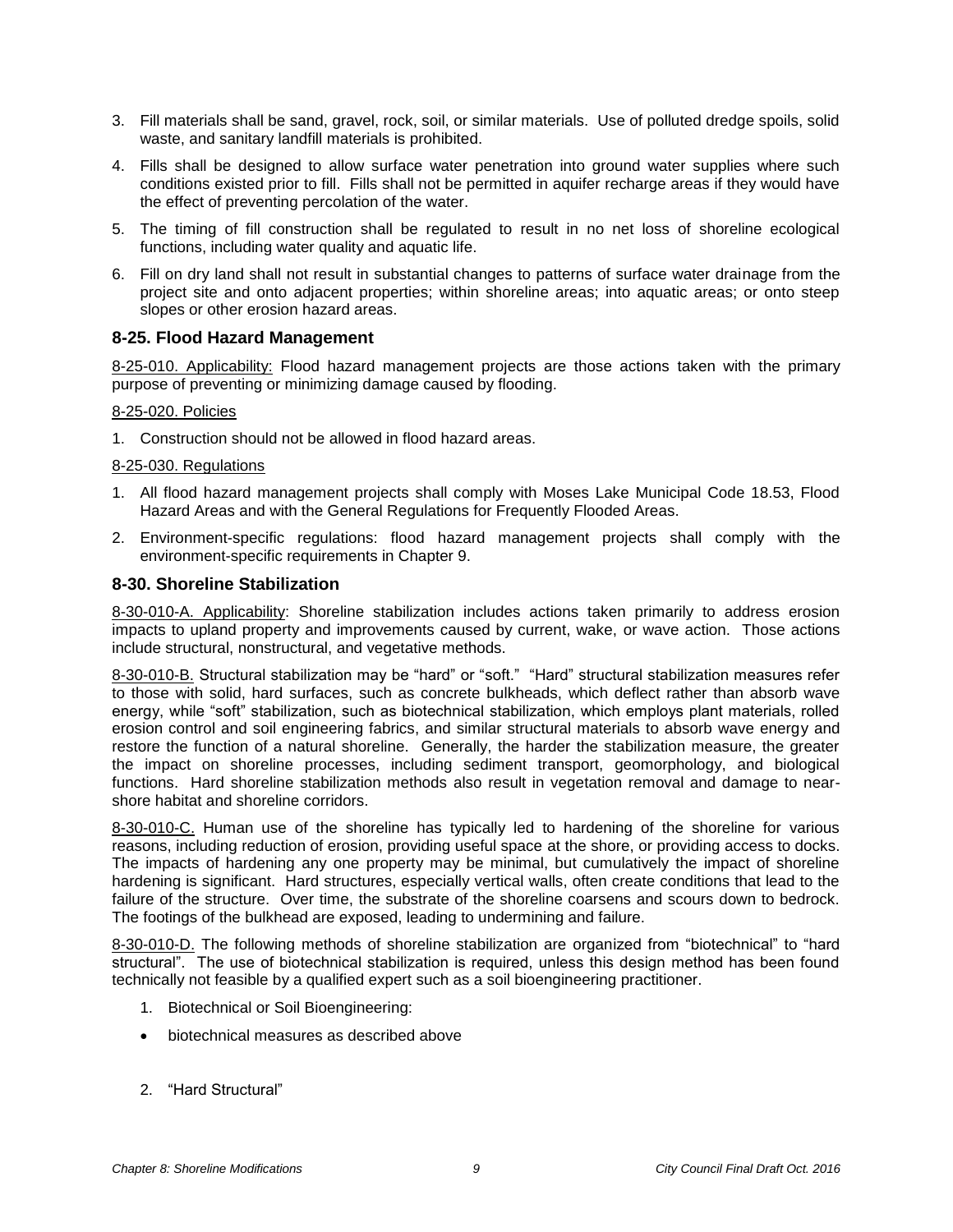- a. riprap
- b. retaining walls (sheet piling, concrete, etc.)
- c. bulkheads (sheet piling, concrete, etc.)

8-30-010-E. Non-structural methods include building setbacks, ground water management, and planning and regulatory measures to avoid the need for structural stabilization.

8-30-010-F. Vegetative methods include re-vegetation and vegetation enhancement. In addition, vegetation is often used as part of structural stabilization methods; it is always part of biotechnical stabilization. For the purposes of this section, vegetative methods are considered to include only revegetation and vegetation enhancement.

Note: Additional regulations for bulkheads and riprap are found in a separate section, below. Bulkheads and riprap must meet the provisions of both sections.

#### 8-30-020. Policies

- 1. Stabilization measures should be designed, located, and constructed primarily to prevent damage to existing development.
- 2. No structural stabilization measures should be allowed for a vacant lot.
- 3. New development should be located and designed to eliminate the need for future shoreline stabilization.
- 4. Shoreline vegetation, both on the bank and in the water, is very effective at stabilizing shorelines. For this reason, property owners are strongly encouraged to protect existing shoreline vegetation and restore it where it has been removed. Preserving and restoring shoreline vegetation should be the preferred method of shoreline stabilization.
- 5. Structural solutions to shoreline erosion should be allowed only if non-structural and vegetative methods would not be able to reduce existing or ongoing damage. The "softest" structural stabilization that will be effective should be used.
- 6. Public projects should be models of good shoreline stabilization design and implementation.
- 7. Shoreline stabilization shall not be allowed for new uses if it would cause a net loss of shoreline ecological functions on the site, within the city, or within the watershed; or if it would cause significant ecological impacts to adjacent properties or shoreline areas. Those impacts include accelerated erosion of adjacent properties caused by the stabilization measures.

#### 8-30-030. Regulations

- 1. New structural stabilization measures shall not be allowed except to protect or support an existing or approved use, or for the restoration of ecological functions, or for hazardous substance remediation projects pursuant to RCW 70.105D, when non-structural or vegetative methods are not feasible or are not sufficient. New or enlarged "hard" stabilization methods shall not be allowed unless there is conclusive evidence, documented by a geotechnical analysis, that the primary structure or water dependent use is in danger from shoreline erosion caused by current or waves, and that the proposed "hard" stabilization measure is the least impacting method that will protect the structure. Use of shoreline stabilization measures to create usable land is prohibited.
- 2. New non-water-dependent uses, including single-family residences, that includes structural shoreline stabilization shall not be allowed unless all of the following conditions apply:
	- a. The need to protect the use from destruction due to erosion caused by natural processes, such as currents and waves, is demonstrated through a geotechnical report.
	- b. The erosion is not being caused by upland conditions, such as drainage and the loss of vegetation.
	- c. Non-structural measures (such as placing the use farther from the shoreline), vegetative methods, or installing on-site drainage improvements, are not feasible or not sufficient.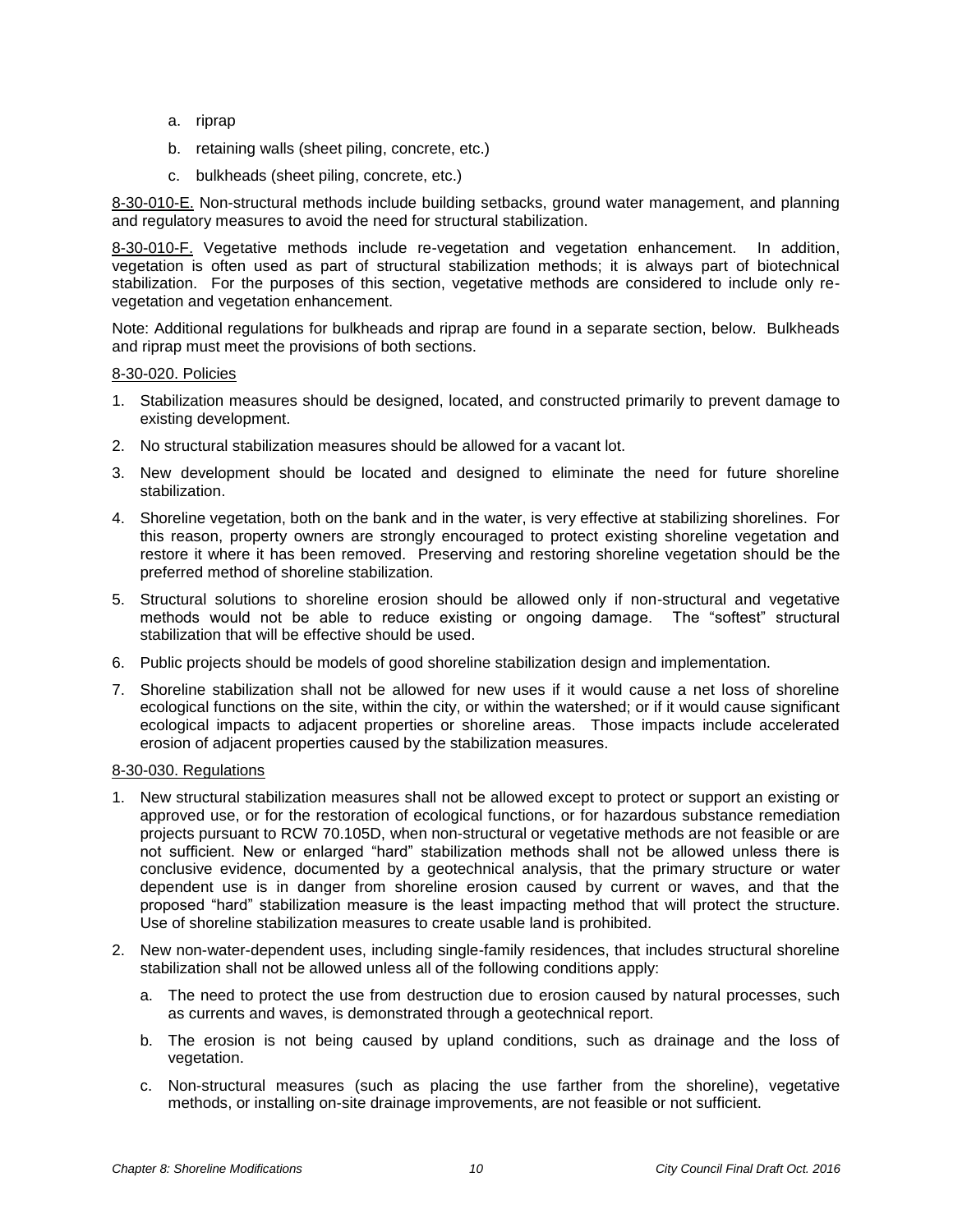- d. The stabilization will not cause significant ecological impacts to any species or habitat.
- 3. Creation of new lots that will require shoreline stabilization in order for development to occur shall not be allowed.
- 4. New uses in areas above unstable slopes and moderately unstable slopes shall be set back sufficiently to ensure that shoreline stabilization will not be needed during the life of the structure, as demonstrated by a geotechnical analysis.
- 5. Where structural shoreline stabilization measures are demonstrated to be necessary, the size of the stabilization measures shall be limited to the minimum necessary. Stabilization measures used shall be designed to minimize harm to ecological functions. Lost functions shall be mitigated to ensure no net loss of shoreline ecological functions. Soft approaches shall be used unless demonstrated by a geotechnical report to be insufficient to protect the primary structure or structures.
- 6. Shoreline stabilization measures shall be designed to restore, as much as possible, the ecological functions of the shoreline.
- 7. Where stabilization is necessary to alleviate erosion caused by removal of vegetation, vegetative stabilization measures shall be the only stabilization measures allowed.
- 8. Publicly financed or subsidized shoreline erosion control measures shall not restrict appropriate public access to the shoreline, except where such access is determined to be infeasible because of incompatible uses, safety, security, or harm to ecological functions. Where feasible, ecological restoration and public access improvements shall be incorporated into the project.
- 9. All applicable federal, state, and local permits shall be obtained and complied with in the construction of shoreline stabilization measures. All permits must be issued before any stabilization work takes place.
- 10. Enlarging or replacing an existing stabilization structure shall be evaluated the same as a new stabilization structure.
- 11. Where geotechnical reports are required that address the need to prevent potential damage to a primary structure, the following apply:
	- A. The geotechnical report shall address the necessity for shoreline stabilization by estimating time frames and rates of erosion and report on the urgency associated with the specific situation.
	- B. Hard armoring solutions shall not be authorized except when the geotechnical report confirms that there is a significant possibility that the structure will be damaged within three years as a result of shoreline erosion in the absence of such hard armoring measures, or where waiting until the need is that immediate would foreclose the opportunity to use measures that avoid impacts on ecological functions.
	- C. Where a geotechnical report confirms a need to prevent potential damage to a primary structure, but the need is not as immediate as three years, the report may still be used to justify more immediate authorization to protect against erosion using soft measures.
	- D. The geotechnical report shall be prepared by a qualified professional engineer or geologist who has professional expertise about the regional and local shoreline geology and processes.

### **8-30-040. Bulkheads and Riprap**

8-30-050. Applicability:

A. A bulkhead is a type of hard structural shoreline stabilization measure. Bulkheads are walls, constructed parallel to the shoreline and in contact with the water, whose primary purpose is to contain and prevent the loss of soil caused by erosion or wave action. A bulkhead-like structure used as part of the structure of a cantilevered dock is not regulated as a bulkhead as long as the width is no more than what is required to stabilize the dock.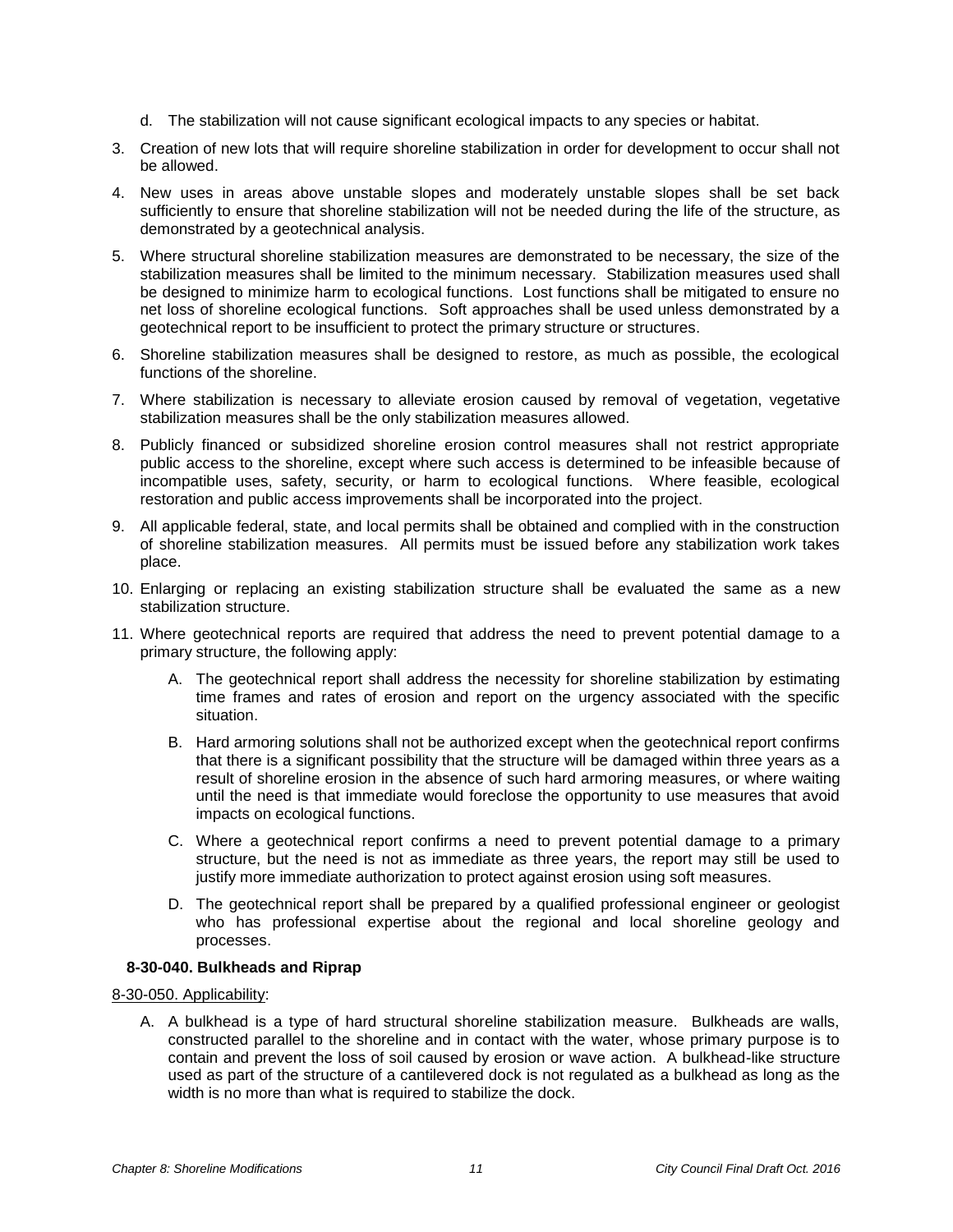B. Riprap is a layer, facing, or mound of stone placed on a slope.

C. Exemption: Certain bulkheads are exempt from the requirement to obtain a shoreline substantial development permit. However, all bulkheads must comply with the Shoreline Management Act, the rules implementing the Act, and this Master Program.

#### 8-30-060. Policies

- 1. A bulkhead or riprap are not preferred methods of stabilizing the shoreline, because bulkheads and riprap significantly degrade fish and wildlife habitat by the removal of shoreline vegetation, increase erosion on neighboring properties, and change the natural sedimentation process.
- 2. Cumulative impacts of bulkheads and riprap should be considered, since over time and as more shoreline is lost to bulkheading and riprap, the resulting loss of habitat may have long-term impacts on fish populations as well as to the overall ecological value of the lake.
- 3. Most areas along Moses Lake can be adequately stabilized using softer, more natural means, such as vegetation enhancement, rather than a bulkhead or riprap.
- 4. If the purpose is not stabilization, a retaining wall, set back from shoreline vegetation, should be used rather than a bulkhead at the water's edge. (Retaining walls for purposes other than shoreline stabilization must comply with the setback and buffering requirements under the heading "Environmental Impacts and Water Quality" in Chapter 6 of this SMP.)
- 5. Because a bulkhead or riprap on one property can accelerate erosion on adjacent properties, the impacts of a proposed bulkhead or riprap on adjacent properties should be analyzed and considered before the bulkhead or riprap is approved.
- 6. A bulkhead should be allowed only for shoreline stabilization, and only if all more ecologically-sound measures are proven infeasible.
- 7. Property owners are encouraged to remove existing bulkheads and restore the shoreline to a more natural state. As an incentive, such projects should be considered to be watershed restoration projects and therefore processed without a fee charged for the shoreline permit.

### 8-30-070. Regulations

- 1. All shoreline stabilization policies and regulations apply.
- 2. New or enlarged or replacement bulkheads or riprap for an existing principal structure or use, including residences, shall not be allowed unless there is conclusive evidence, documented by a geotechnical analysis, that the principal structure is in danger from shoreline erosion caused by currents or waves. Normal sloughing, or shoreline erosion itself, without a scientific or geotechnical analysis, is not demonstration of need. The geotechnical analysis shall evaluate on-site drainage issues and address drainage problems away from the shoreline edge before considering structural shoreline stabilization. The project design and analysis shall also evaluate vegetation enhancement and biotechnical stabilization as a means of reducing undesirable erosion. The geotechnical analysis shall demonstrate that the stabilization measure chosen is the softest means that will be sufficient to achieve stabilization. The geotechnical analysis shall evaluate impacts to neighboring properties caused by the proposed stabilization.

### **8-35. Vegetation Conservation**

#### 8-35-010. Applicability:

A. Vegetation conservation includes activities to prevent the loss of plant communities that contribute to the ecological functioning of shoreline areas. The intent of vegetation conservation is to provide habitat, improve water quality, reduce destructive erosion, sedimentation, and flooding; and accomplish other functions performed by plant communities along shorelines. Vegetation conservation deals with the protection of existing diverse plant communities along the shorelines, aquatic weed control, and the restoration of altered shorelines by reestablishing natural plant communities as a dynamic system that stabilizes the land from the effects of erosion.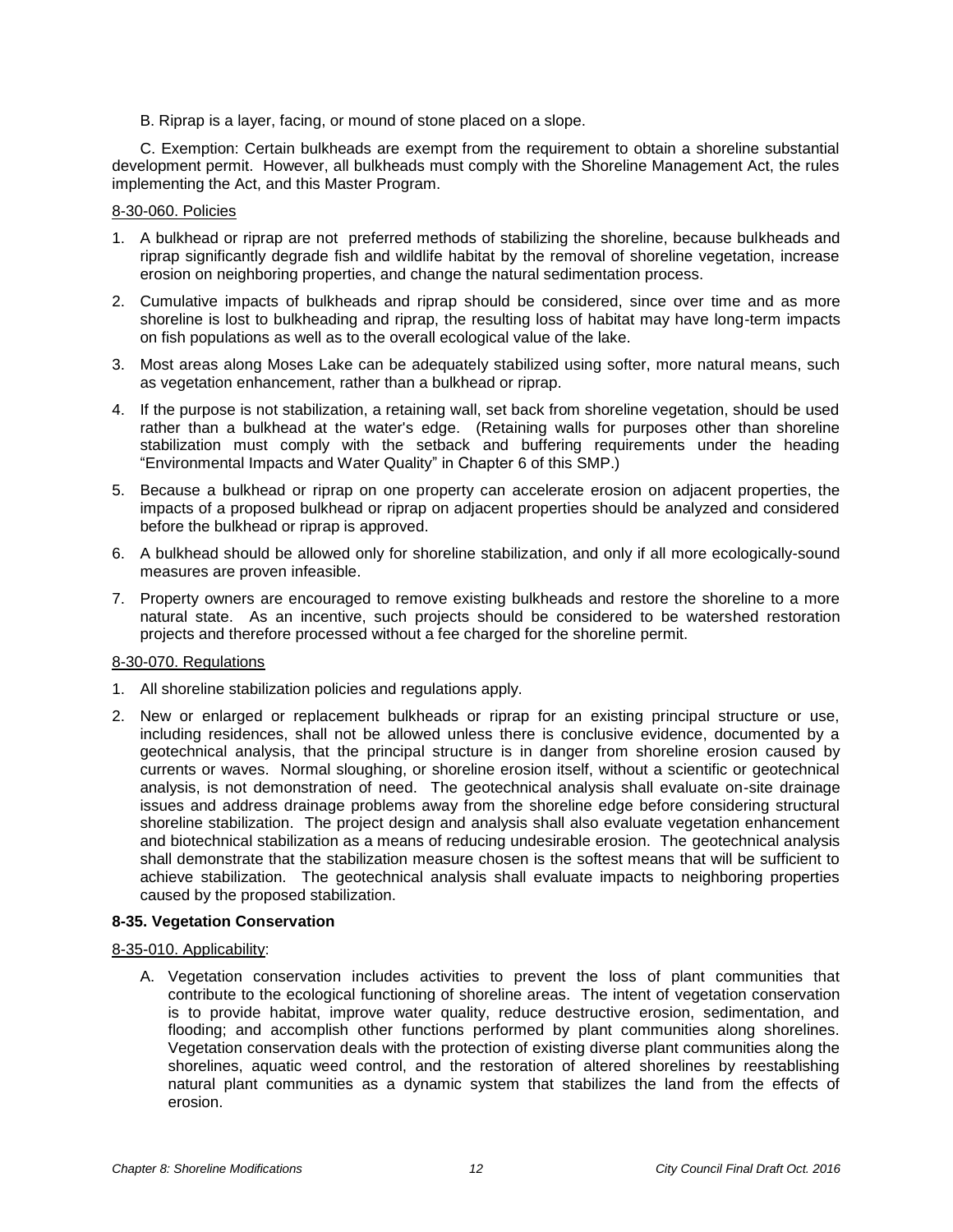- B. Vegetation conservation provisions are important for several reasons, including water quality, habitat, and shoreline stabilization. Shoreline vegetation improves water quality by removing excess nutrients and toxic compounds, and removing or stabilizing sediments. Habitat functions of shoreline vegetation include shade, recruitment of vegetative debris (fine and woody), refuge, and food production. Shoreline vegetation, especially woody plants with large root systems above the ordinary high water mark and emergent plants such as bulrushes, can be very effective at stabilizing the shoreline and preventing erosion. An additional reason that vegetation conservation provisions are important is that the Shoreline Management Act sets preferences for shorelines of statewide significance, such as Moses Lake. Those preferences include preserving the natural character, resources and ecology of the shoreline.
- C. Vegetation conservation provisions apply even to those uses that are exempt from the requirement to obtain any sort of shoreline permit.

#### 8-35-020. Policies

- 1. Natural plant communities within and bordering shorelines should be protected and maintained to ensure no net loss of shoreline ecological functions.
- 2. Natural shoreline vegetation should be maintained and enhanced to reduce the hazard of bank failures and accelerated erosion. Vegetation removal that is likely to result in soil erosion severe enough to create the need for structural shoreline stabilization measures should be prohibited.
- 3. Shoreline vegetation degraded by natural or manmade causes should be restored wherever feasible.
- 4. Non-structural and "soft" methods of shoreline stabilization, such as vegetation enhancement and soil bioengineering, are preferred to hard structures to arrest the processes of erosion, sedimentation, and flooding.
- 5. Removal of vegetation should be limited to the minimum necessary to reasonably accommodate the permitted use or activity.
- 6. The physical and aesthetic qualities of the natural shoreline should be maintained and enhanced.
- 7. Preference should be given to preserving and enhancing natural vegetation closest to the ordinary high water mark.
- 8. Aquatic weed management should stress prevention first.

### 8-35-030. Regulations

- 1. Development shall be located away from shorelines where the Erosion Hazard has been identified as "Very High" or the Shoreline Exposure Range is shown as greater than ten (10) meters in the *Shoreline Inventory and Characterization*.
- 2. Restoration of any shoreline that has been disturbed or degraded shall use plant materials from the recommended list (see Chapter 14) or other species approved by the City, with a diversity and type similar to or better than that which originally occurred on the site. Questions about appropriate diversity and type shall be directed to agencies with jurisdiction, such as the departments of Ecology and Fish and Wildlife.
- 3. Stabilization of erosion-prone surfaces along shorelines shall utilize vegetative, non-structural means wherever possible.
- 4. Vegetation removal that would be likely to result in significant soil erosion or the need for structural shoreline stabilization measures is prohibited. This does not preclude the removal of noxious weeds, provided the disturbed area is promptly replanted with vegetation from the recommended list or if the site will fully re-vegetate on in its own within three growing seasons.
- 5. Topping of trees shall be prohibited in all cases.
- 6. Removal of noxious weeds in environmentally sensitive areas shall be timed and carried out in a manner that minimizes any disruption of wildlife or habitat.